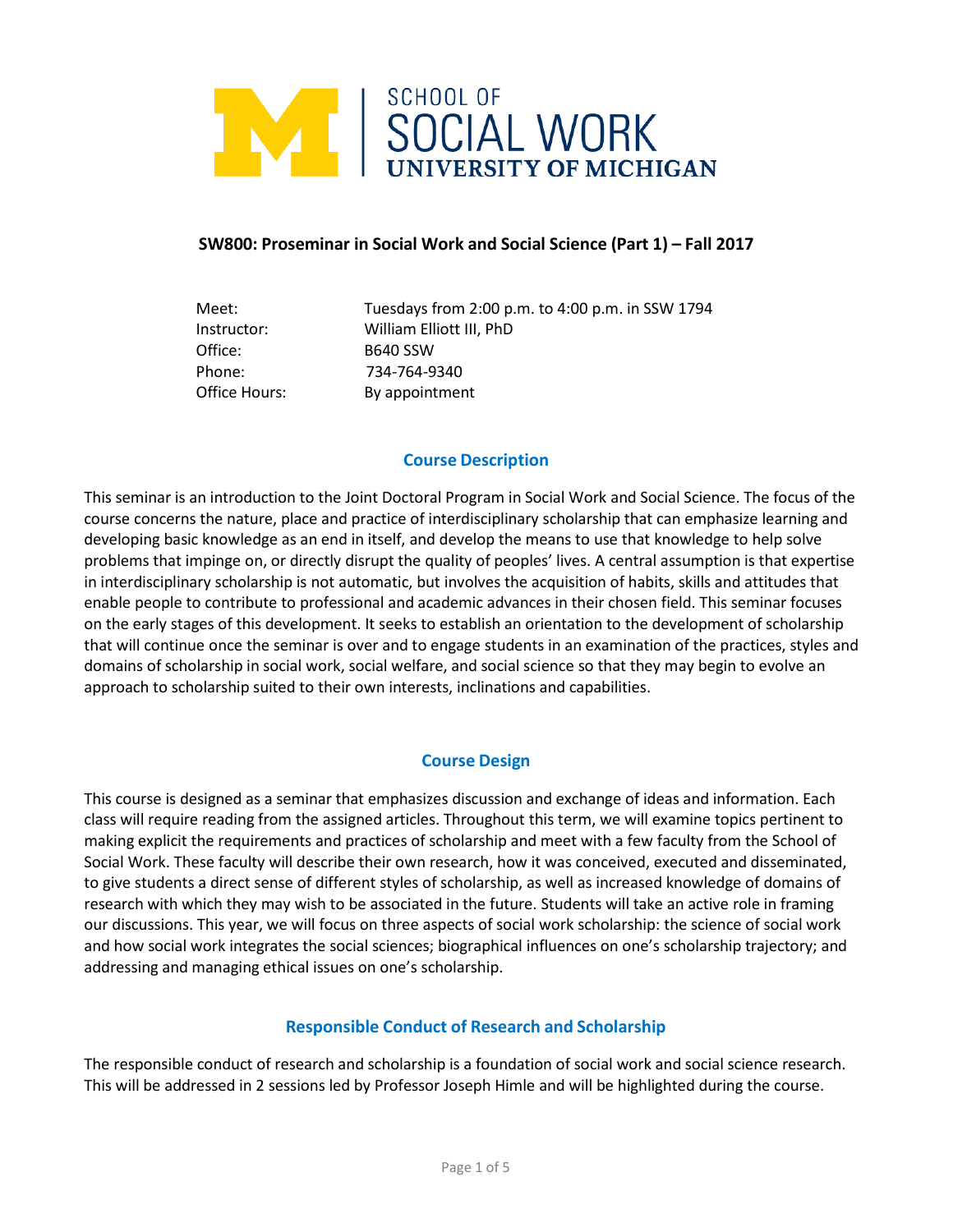# **Readings and Course Materials**

All readings will be available electronically via Canvas. A primary resource will be our 2017 Joint Program Guidelines, found here: <https://ssw.umich.edu/sites/default/files/documents/phd/fall-2017-guidelines.pdf>

## **Course Requirements**

#### **1. Participation**.

Each week we will discuss topics and readings relevant to proposal/dissertation writing, and discuss ongoing progress. Therefore, attendance is mandatory. All students are expected to attend class sessions and participate in discussions.

## **2. Timely submission of two (2) writing products**.

Students will submit via email their writing products on the Monday (no later than 11:59pm) prior to the Tuesday class session during which it is due.

## **3. PEERRS Certification**.

Students will need to complete three modules of the University of Michigan *Program for Education and Evaluation in Responsible Research and Scholarship (PEERRS).* This will coincide with the Responsible Conduct of Research and Scholarship content that we will cover over the course of the semester.

## **Course Policies**

#### *Cell phones/pagers/laptops:*

I expect that students will turn off (or mute) cell phones, and only respond to calls during the break or after class. Laptops are permitted during class but should not serve as a distraction.

#### *Students with Disabilities:*

If you have a disability or a condition that may interfere with your participation in this course, please schedule a private appointment with me as soon as possible to discuss accommodations for your specific needs. This meeting and your information will be kept strictly confidential. If you disclose your disability, I will (to the extent permitted by law) treat that information as private and confidential. For more information and resources, please contact the Services for Students with Disabilities office at G664 Haven Hall, (734) 763-3000.

#### *Scholarly Writing, APA Style:*

Unless otherwise noted, all assignments are to be submitted as a Canvas. When appropriate, use appropriate referencing and bibliographic formats. You will be asked to demonstrate proper grammar, spelling, and the rules of the *American Psychological Association Publication Manual* (6th edition) in this seminar. You are not required to purchase the manual; however, I do encourage you to access it and other writing resources online (e.g., <http://apastyle.apa.org/> and/or [http://grammar.ccc.commnet.edu/grammar/\)](http://grammar.ccc.commnet.edu/grammar/).

#### *Religious Observances*:

Please notify me of religious observances, conflict with class attendance, or challenges with meeting due dates for assignments so that we can make appropriate arrangements.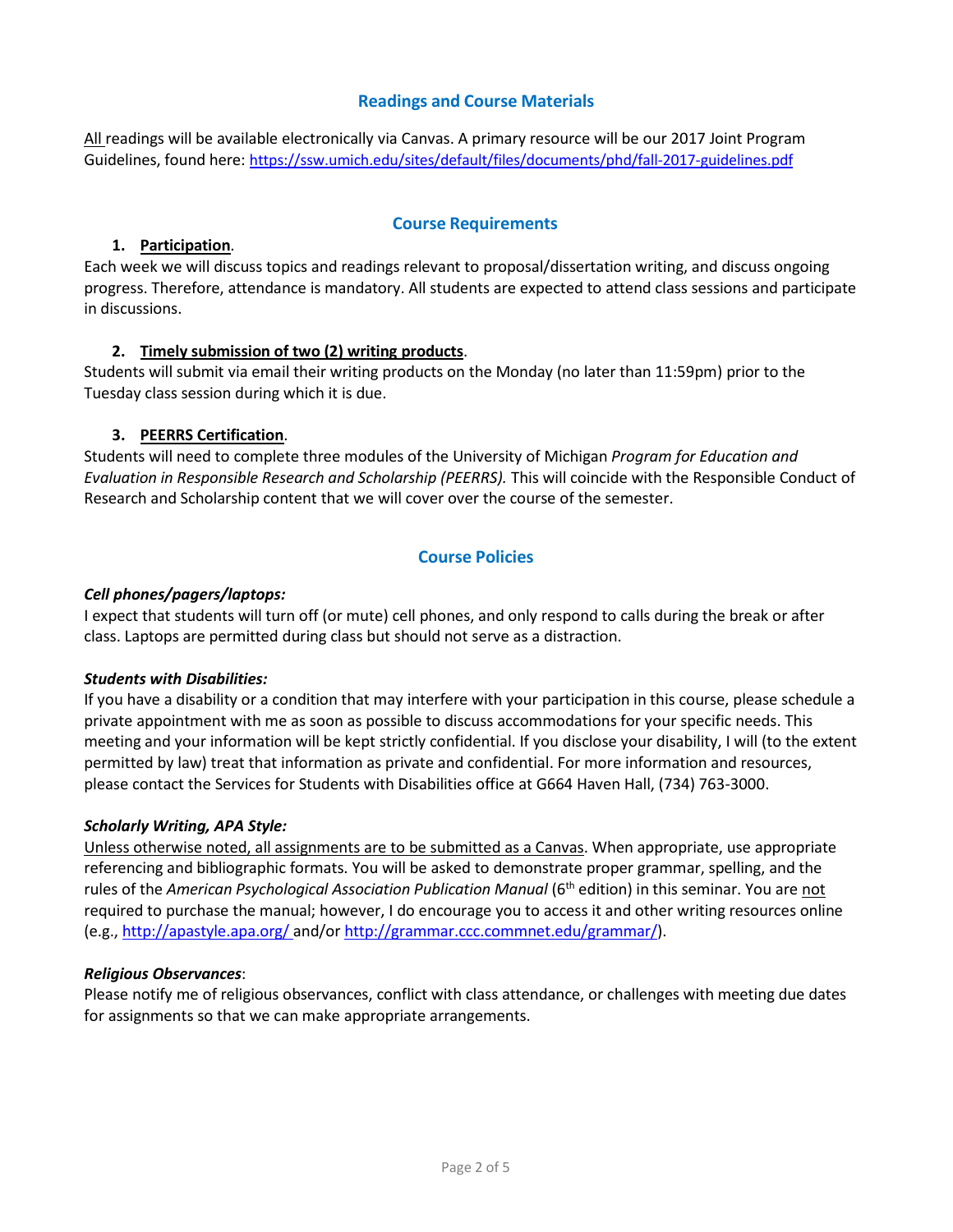# **Assignments**

# **1. Essay One Review Paper:**

## Due: **November 6** (minimum 20 pages, double spaced)

Students will be provided with a template for a table (the template can also be found on Blackboard) to use to summarize at a "minimum" 15 peer reviewed research articles related to your problem of interest. When filled in, students will be able to use the table to help write the review of research for the final paper. In addition to the tables, students will be asked to write the following sections:

- 1. Define area of interest and why it is important problem statement
- 2. Pick "a" relevant theory from the articles you have reviewed and describe it.
- 3. Discuss empirical findings in area of interest– what is known as a field.
- 4. Identify limitations of each of the studies cited.
- 5. Identify what methods are being used to study their area.
- 6. Identify key questions left unanswered in their area of interest
	- a. From these questions student identifies appropriate research question(s) to be investigated for class empirical paper given their data

Example of paper will be passed out in class. The final paper at a "minimum" must be 20 pages.

# **2. PEERRS Certification**

## Due: **October 30th**

Students are expected to complete 3 modules from the Program for Education and Evaluation in Responsible Research and Scholarship (PEERRS): (1) Research Practice Foundations, (2) Human Subjects-Social & Behavior, and (3) Authorship. To take these computer-based modules, go to **[http://my.research.umich.edu/peerrs/.](http://my.research.umich.edu/peerrs/)** Submit the Certification to Willie Elliott **(willelli@umich.edu).**

# **Grading**

The overall grade for the course will be based on the completion of PEERRS Certification (10 points), written assignments (80 points), and participation in general class discussions (10 points). An A grade is given for exceptional individual performance. Grades in the B range reflect satisfactory completion of course requirements (competent performance). C grades reflect less than satisfactory work and D grades indicate deficient performance; neither is acceptable at the graduate level.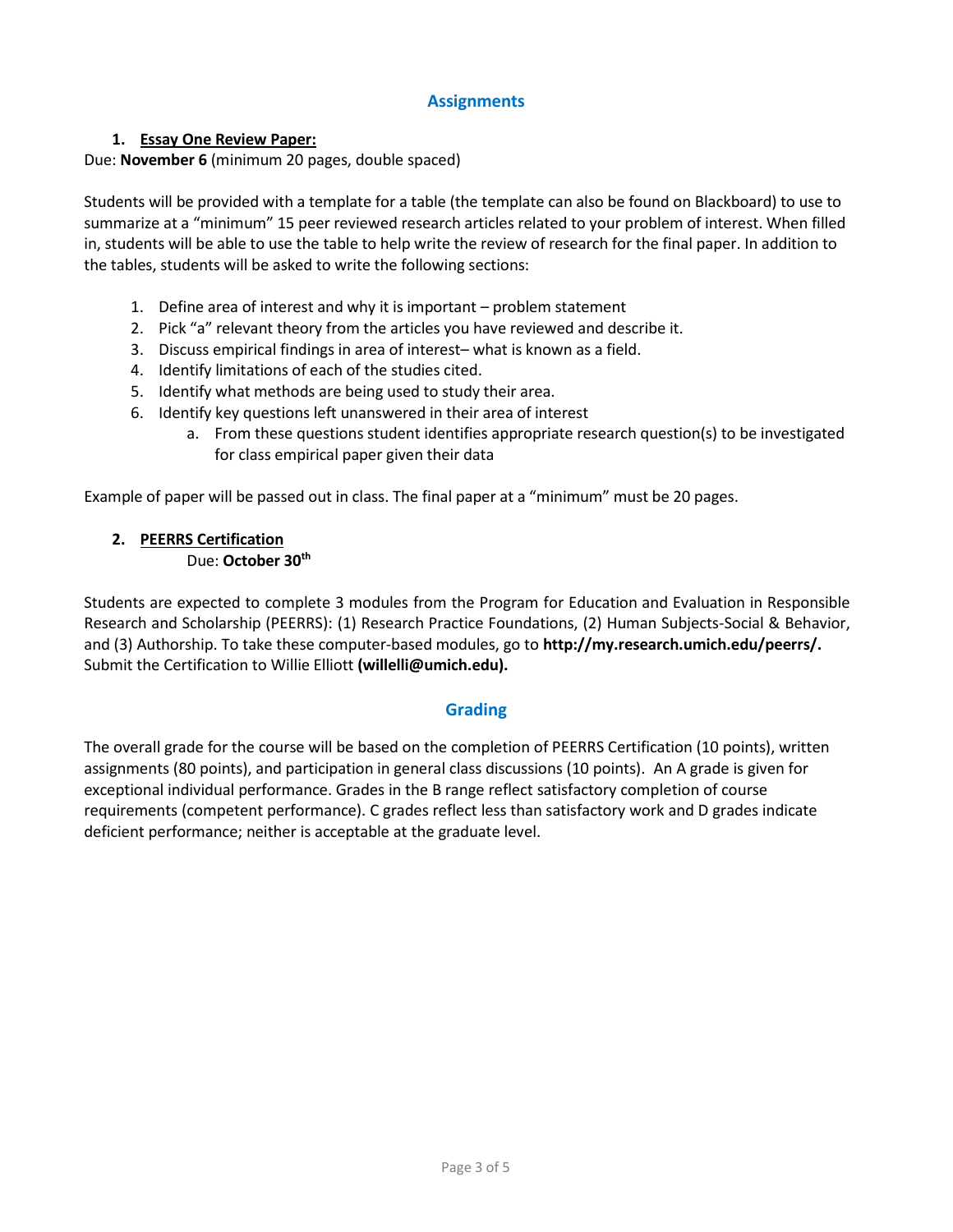# **Course Schedule and Readings**

| # | Date     | <b>Topic</b>                                                                                                                                                                               | <b>Readings</b>                                                                                                                                                                                                                                                                                                                                                                                                                                                                                                                                                                                                                                                                                                                                                                                                                                                                                                                                                                                                                              |
|---|----------|--------------------------------------------------------------------------------------------------------------------------------------------------------------------------------------------|----------------------------------------------------------------------------------------------------------------------------------------------------------------------------------------------------------------------------------------------------------------------------------------------------------------------------------------------------------------------------------------------------------------------------------------------------------------------------------------------------------------------------------------------------------------------------------------------------------------------------------------------------------------------------------------------------------------------------------------------------------------------------------------------------------------------------------------------------------------------------------------------------------------------------------------------------------------------------------------------------------------------------------------------|
| 1 | 9/4/18   | Introduction &<br>Course Overview                                                                                                                                                          | • Joint Doctoral Program Guidelines<br>https://ssw.umich.edu/sites/default/files/documents/phd/fall-2017-guidelines.pdf                                                                                                                                                                                                                                                                                                                                                                                                                                                                                                                                                                                                                                                                                                                                                                                                                                                                                                                      |
| 2 | 9/11/18  | Discuss Research<br>Paper<br>Assignment                                                                                                                                                    | In this week's class we will discuss the stages of writing your final paper:<br>$\bullet$<br>Defining your area of interest and why it is important<br>$\circ$<br>Identify theories that are being used in your area of interest<br>$\circ$<br>Identify what the main empirical findings are in the area<br>$\circ$<br>Identify interventions and policies that are relevant in your field<br>$\circ$<br>Identify what methods are being used to study your area<br>$\circ$<br>Identify key questions left unanswered in your area of interest<br>$\circ$<br>Develop or identify the theory(s) that will inform your research moving forward and<br>$\circ$<br>(moving from theory to practice) develop a conceptual framework for investigating<br>a key question(s) you have identified to research<br>Describe implications for social work, practice, and policy<br>$\circ$<br>Discuss how to write problem statement.<br>Go over example area statements<br>$\bullet$<br>Provide template for collecting journal articles.<br>$\bullet$ |
| 3 | 9/18/18  | 1 <sup>st</sup> Hour Writing<br>Lab<br>$2nd$ Hour $-$<br><b>Endnotes Lab</b><br>held by Harold<br>Tuckett                                                                                  | • No Readings                                                                                                                                                                                                                                                                                                                                                                                                                                                                                                                                                                                                                                                                                                                                                                                                                                                                                                                                                                                                                                |
| 4 | 9/25/18  | 1 <sup>st</sup> Hour - split<br>between Ryan<br>Bankston - PhD<br>Resources<br>Overview/<br><b>Critical Thinking</b><br>in Social Work<br>$2nd$ Hour $-$<br>Presentation by<br>Dr. Elliott | • Mathias, J. (2015). Thinking like a social worker: Examining the meaning of critical thinking in<br>social work. Journal of Social Work Education. 51:3, 457-474.<br>• Nurius, P., & Kemp, S., (2012). Social work, science, social impact: Crafting an integrative<br>conversation. Research on Social Work Practice, 22(5), 548-552.                                                                                                                                                                                                                                                                                                                                                                                                                                                                                                                                                                                                                                                                                                     |
| 5 | 10/2/18  | 1 <sup>st</sup> Hour - The<br>Science of Social<br>Work<br>$2nd$ Hour - Todd<br>Huynh (speak about<br>grant awards<br>available)                                                           | • Brekke, J.S. (2012). Shaping a science of social work. Research on Social Work Practice,<br>$22(5)$ , 1-10.<br>• Fong, R. (2012). Framing education for a science of social work: Missions, curriculum, and<br>doctoral training. Research on Social Work Practice, 24(5), 607-615.                                                                                                                                                                                                                                                                                                                                                                                                                                                                                                                                                                                                                                                                                                                                                        |
| 6 | 10/9/18  | Responsible Conduct<br>of Research &<br>Scholarship: Part 1<br>& 2 (Professor<br>Rogerio Pinto)                                                                                            | • Responsible Conduct of Research and Scholarship Slides Topics 1-4<br>(Readings to be provided by Rogerio Pinto)<br>Rogerio will instruct for the full two hour class                                                                                                                                                                                                                                                                                                                                                                                                                                                                                                                                                                                                                                                                                                                                                                                                                                                                       |
| 7 | 10/16/18 | <b>Fall Study Break</b>                                                                                                                                                                    | <b>No Class</b>                                                                                                                                                                                                                                                                                                                                                                                                                                                                                                                                                                                                                                                                                                                                                                                                                                                                                                                                                                                                                              |